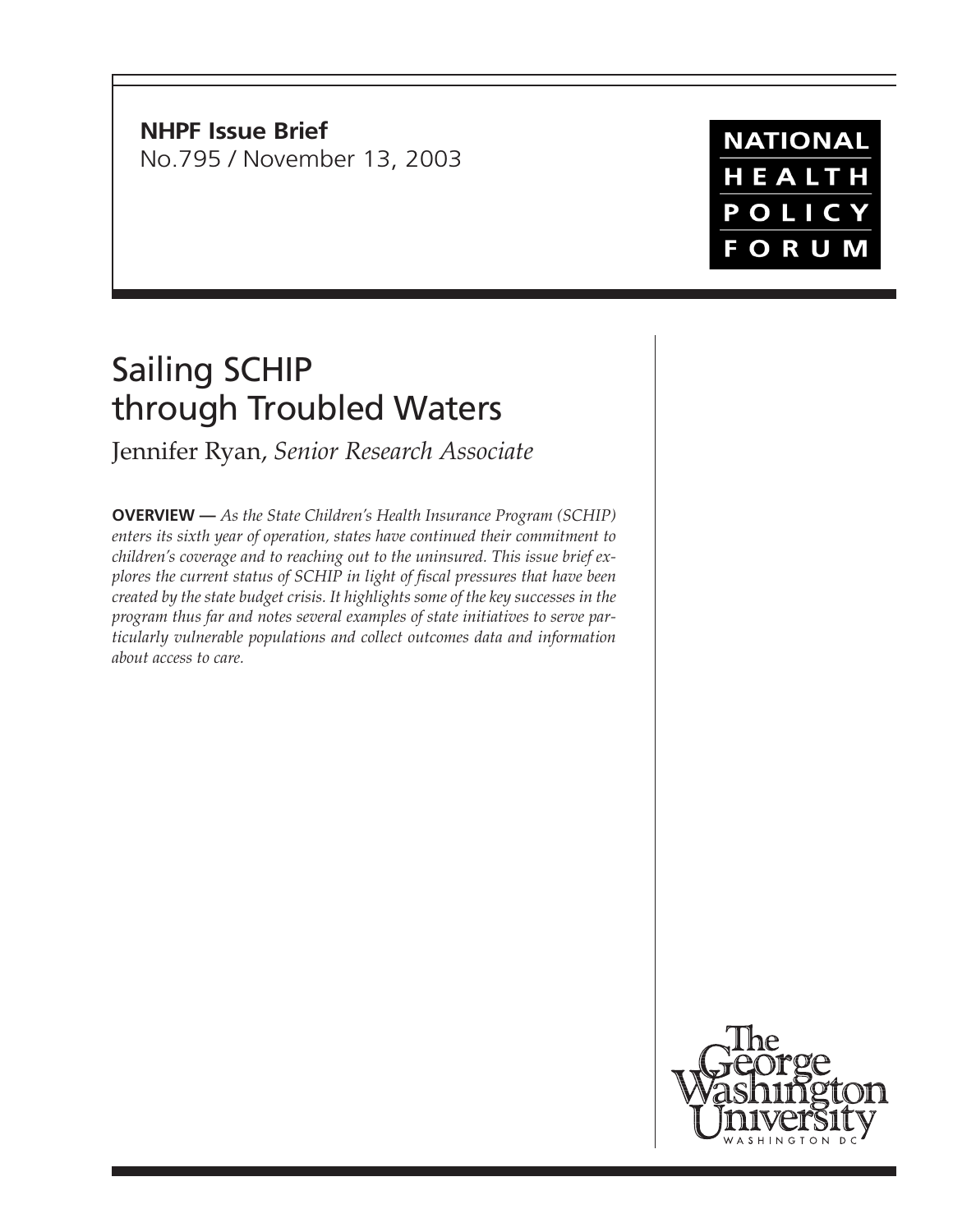# Sailing SCHIP through Troubled Waters

As the state budget crisis continues into a fourth year, good news about health insurance coverage has become increasingly scarce. Recently released Census Bureau data held the alarming news that, between 2001 and 2002, the number of individuals without health insurance grew from 41.2 million to 43.6 million, while, at the same time, the corresponding availability of private coverage decreased. The state budget shortfall for 2003 totaled at least \$70 billion, forcing virtually all states to implement cost-containment measures in their Medicaid programs. Reducing provider payments and access to prescription drugs has been the most common strategy, but many states have also resorted to restricting eligibility and benefits and increasing beneficiary cost sharing.<sup>1</sup> Many states have also discontinued the outreach efforts and removed the enrollment simplification measures that spurred enrollment in the State Children's Health Insurance Program (SCHIP) and Medicaid in the late 1990s.

Despite the tight economy, however, SCHIP so far has largely escaped programmatic cuts. In fact, overall declines in the proportion of children covered by private insurance (which fell from 68.4 percent in 2001 to 67.5 percent in 2002) were entirely offset by increases in Medicaid and SCHIP enrollment.<sup>2</sup> SCHIP-funded programs covered an additional 693,000 children in 2002.<sup>3</sup> Consequently, uninsurance rates for children did not change significantly from 2001 to 2002. Although enrollment increases signal the continued success of the SCHIP program, today's reasons for growth lie more with the growing number of people living in poverty and the increasing demand for publicly financed coverage than with successful outreach and enrollment efforts.

# **EVALUATING SCHIP'S SUCCESS**

Since its enactment in 1997, SCHIP has helped states make significant strides in providing health coverage to children in the United States. Between 1997 and 2003, the percentage of uninsured children has decreased significantly (from 13.9 percent to 9.1 percent) and the number of lowincome uninsured children has decreased by about one-third.<sup>4</sup> (Figure 1) Analysts agree that this decrease is due almost entirely to the success of SCHIP and corresponding advances in Medicaid.

# **Expanding Coverage**

The stated goal of the SCHIP statute was to provide health insurance coverage to low-income, uninsured children under age 19. Because

**National Health Policy Forum**

2131 K Street NW, Suite 500 Washington DC 20037 202/872-1390 202/862-9837 [fax] nhpf@gwu.edu [e-mail] www.nhpf.org [web]

**Judith Miller Jones** *Director*

**Judith D. Moore** *Co-Director*

**Sally Coberly**  *Deputy Director*

**Michele Black** *Publications Director*

**NHPF** is a nonpartisan education and information exchange for federal health policymakers.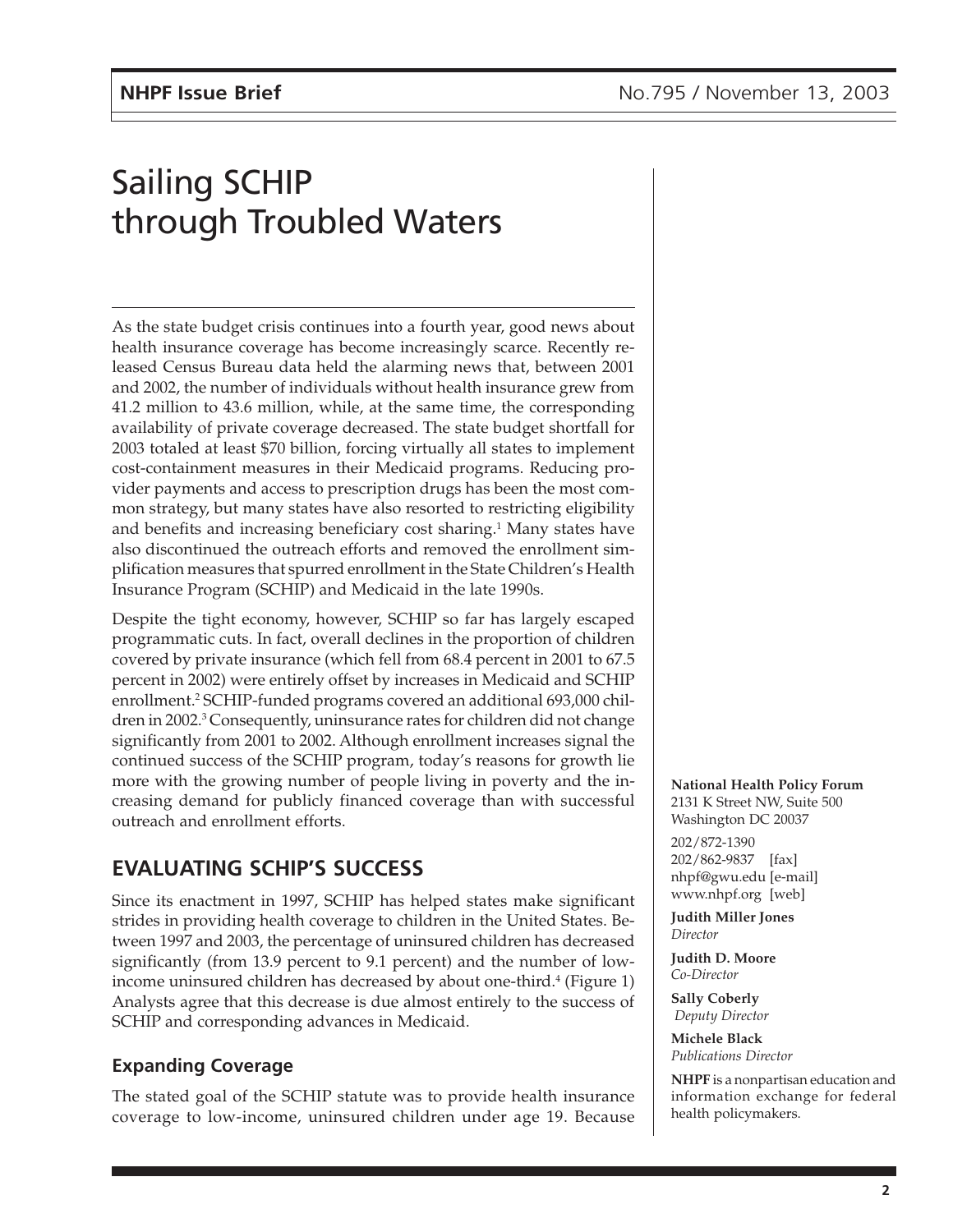lower-income children are three times more likely to be uninsured than higher-income children, the theory was that SCHIP could help reduce the overall uninsurance rate for children and, six years later, that theory has proven out. States used the enhanced federal matching funds provided by the SCHIP statute to expand coverage for children and to simplify the processes through which families could apply for that coverage. These simplification strategies combined with targeted outreach campaigns simultaneously changed the public face of the Medicaid program in many states, significantly improving enrollment across the board. In 2002, nearly 28 percent of children in the United States received health insurance coverage through the Medicaid or SCHIP programs.<sup>5</sup>





*\*First quarter federal fiscal year 2003.*

*Source: Centers for Disease Control and Prevention, U.S. Public Health Service, National Health Interview Survey, September 2003.*

Examples of states' achievements through SCHIP include the following:

■ Thirty-nine states provide SCHIP/Medicaid coverage for children with incomes at 200 percent of the federal poverty level (\$30,520 for a family of three in 2003) or higher.

■ Thirty-four of 35 states with separate SCHIP programs use a single application form for both Medicaid and SCHIP.

■ Forty-one states provide 12 months of continuous eligibility.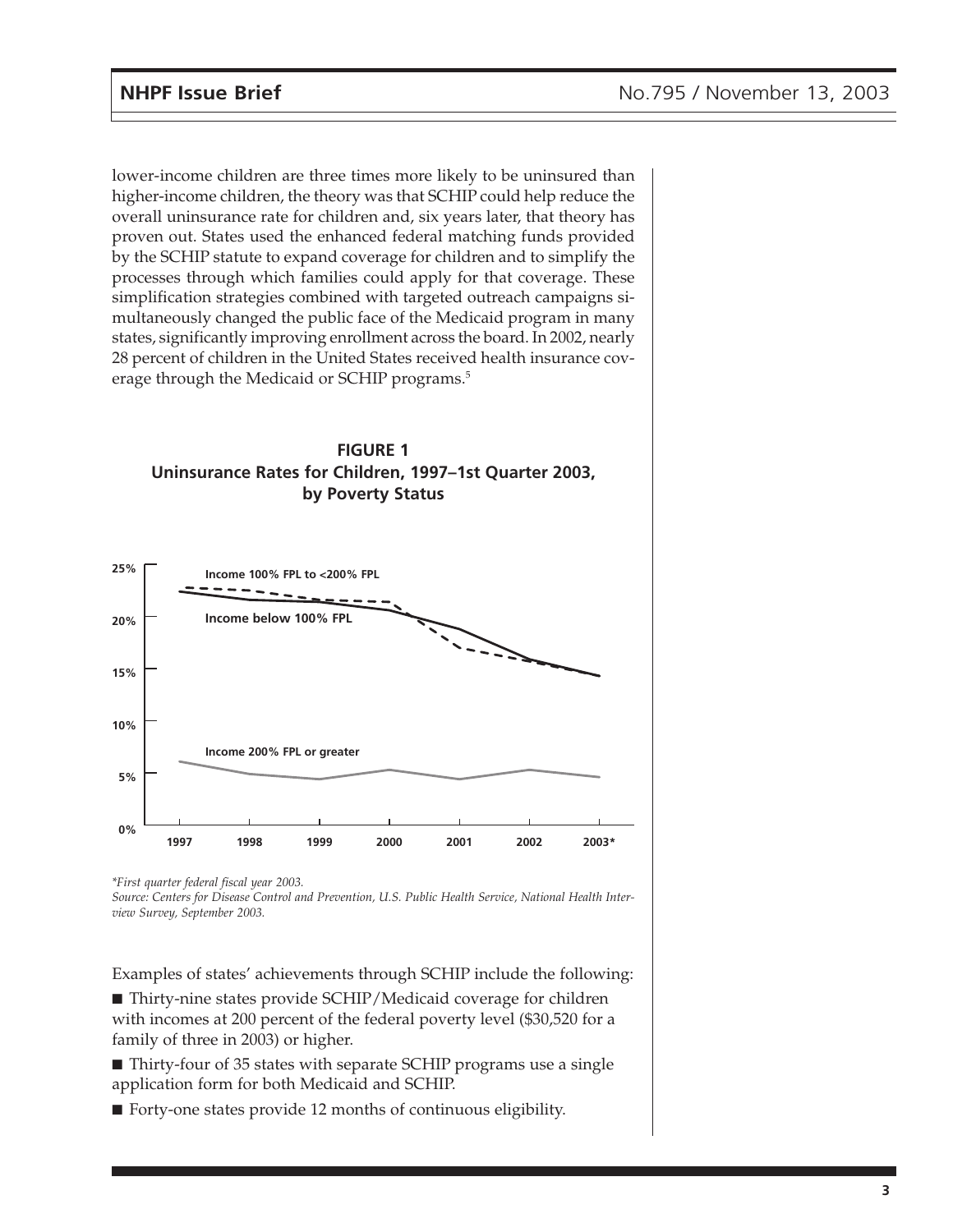■ Twelve states use "self-declaration" of income (that is, they do not require families to provide pay stubs or other verification of their income when determining eligibility).

■ Forty-six states no longer require a face-to-face interview in applying for coverage.<sup>6</sup>

## **Improving Access to Care**

A second major question in evaluating the success of the SCHIP program is just beginning to be answered. Now that enrollment efforts have proven successful, the question of access to care is receiving more focus. Does SCHIP coverage guarantee access to comprehensive health care services? Recent evidence suggests that while the majority of uninsured children enrolling in SCHIP had a regular source of health care prior to enrollment, more than one-third of them had unmet health care needs. These needs most frequently included mental health care, specialty services, dental and vision care, and prescription drugs.<sup>7</sup>

By 2002, the Urban Institute concluded that children covered by Medicaid/SCHIP were about 1.5 times more likely than uninsured children to receive well-child care, office visits, and dental care. Further, the proportion of children enrolled in SCHIP receiving those services increased significantly between 1999 and 2002.<sup>s</sup> Although the results are preliminary, the evidence is beginning to suggest that SCHIP is having a positive impact on the overall health of low-income children.

A slightly different aspect of improving access to care is the policy recently adopted by the Centers for Medicare and Medicaid Services (CMS) that allows states to provide SCHIP coverage and prenatal care to pregnant women who are not otherwise eligible for Medicaid. To date, six states have received approval to provide this coverage, which enables women with somewhat higher incomes (states' eligibility levels range from 185 percent to 275 percent of the federal poverty level) to gain access to prenatal care. Because the coverage is technically tied to the unborn child, this option also allows states to receive SCHIP matching funds for providing coverage to immigrant women whose children will be U.S. citizens.

## **Addressing Racial and Ethnic Disparities**

A recent survey of demographic characteristics of SCHIP enrollees in several states found that African American and Hispanic children who enrolled in the program were more likely to lack a regular source of health care and report poorer health status than white children. Minority children who did have prior health coverage were most likely to have been enrolled in Medicaid.<sup>9</sup>

SCHIP-funded efforts have helped narrow the racial and ethnic disparities in health coverage. Uninsurance rates for African American and Hispanic children declined by 4.8 percent and 4.2 percent, respectively, between 1999

**The evidence is beginning to suggest that SCHIP is having a positive impact on the overall health of lowincome children.**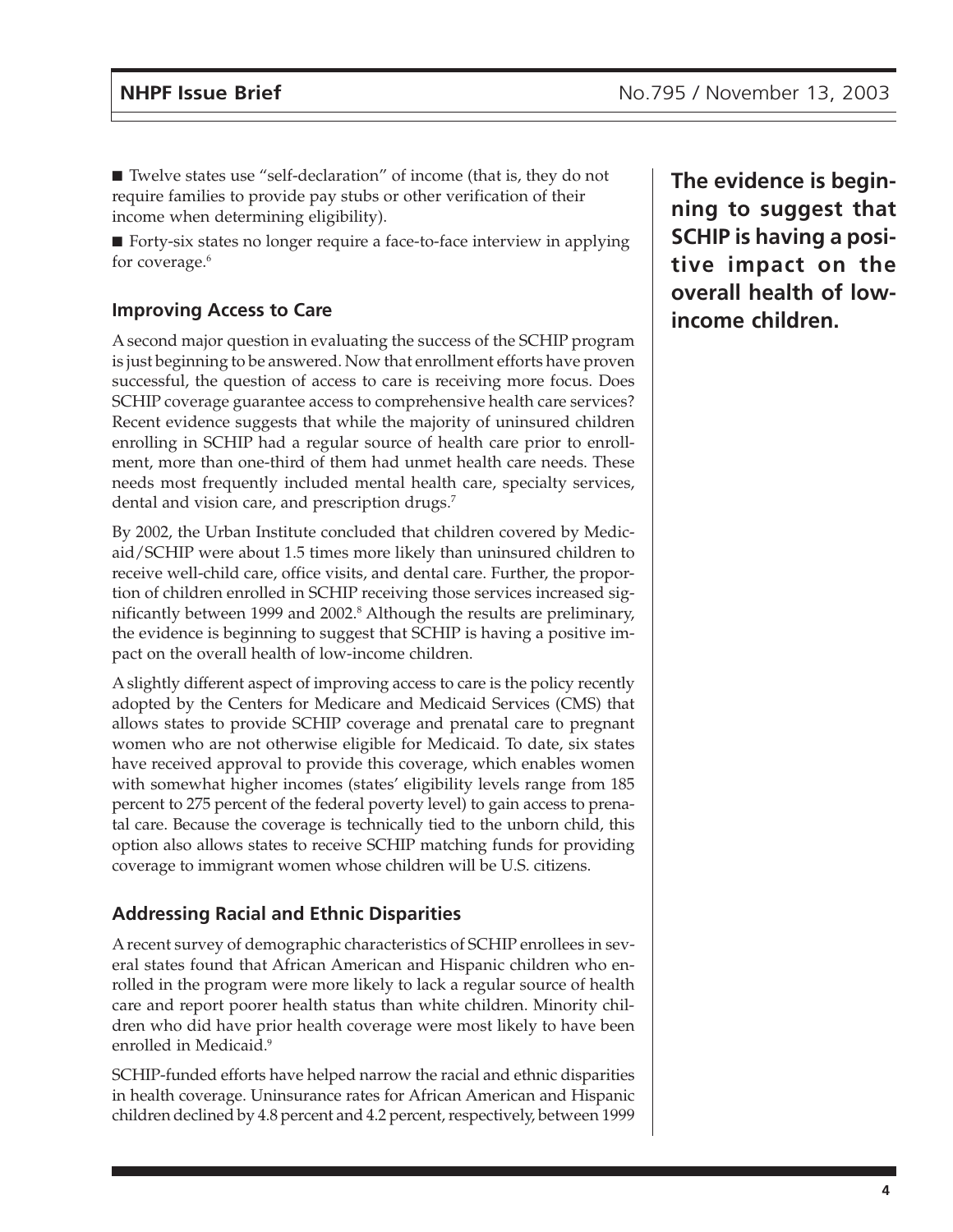and 2002 (Figure 2), and, by 2002, 43.2 percent of African-American children and 35.6 percent of Hispanic children were covered by Medicaid or SCHIP.<sup>10</sup> However, disparities persist and many states have taken steps to further bridge the gaps in coverage and access to care.



*Sources: 1999 and 2002 National Survey of America's Families, Urban Institute.*

# **STATE PERSEVERANCE**

Despite ongoing fiscal pressures, states continue to strive to cover as many children as possible; most states have sustained and, in some cases, continued to expand their SCHIP programs. Examples of continued innovation include the following:

## **Alabama**

Alabama is one of a few states that have specifically targeted efforts at serving children with special health care needs. In 1999, the state received approval for a third phase of its SCHIP program, ALL Kids Plus. The ALL Kids Plus program supplements the basic ALL Kids benefit package to serve children with special health care conditions/needs (broadly defined to include children and youth with developmental disabilities, mental retardation, genetic disorders, serious emotional disorders, ongoing orthopedic disorders, or any of the diverse chronic illnesses that affect children and adolescents). Alabama also continues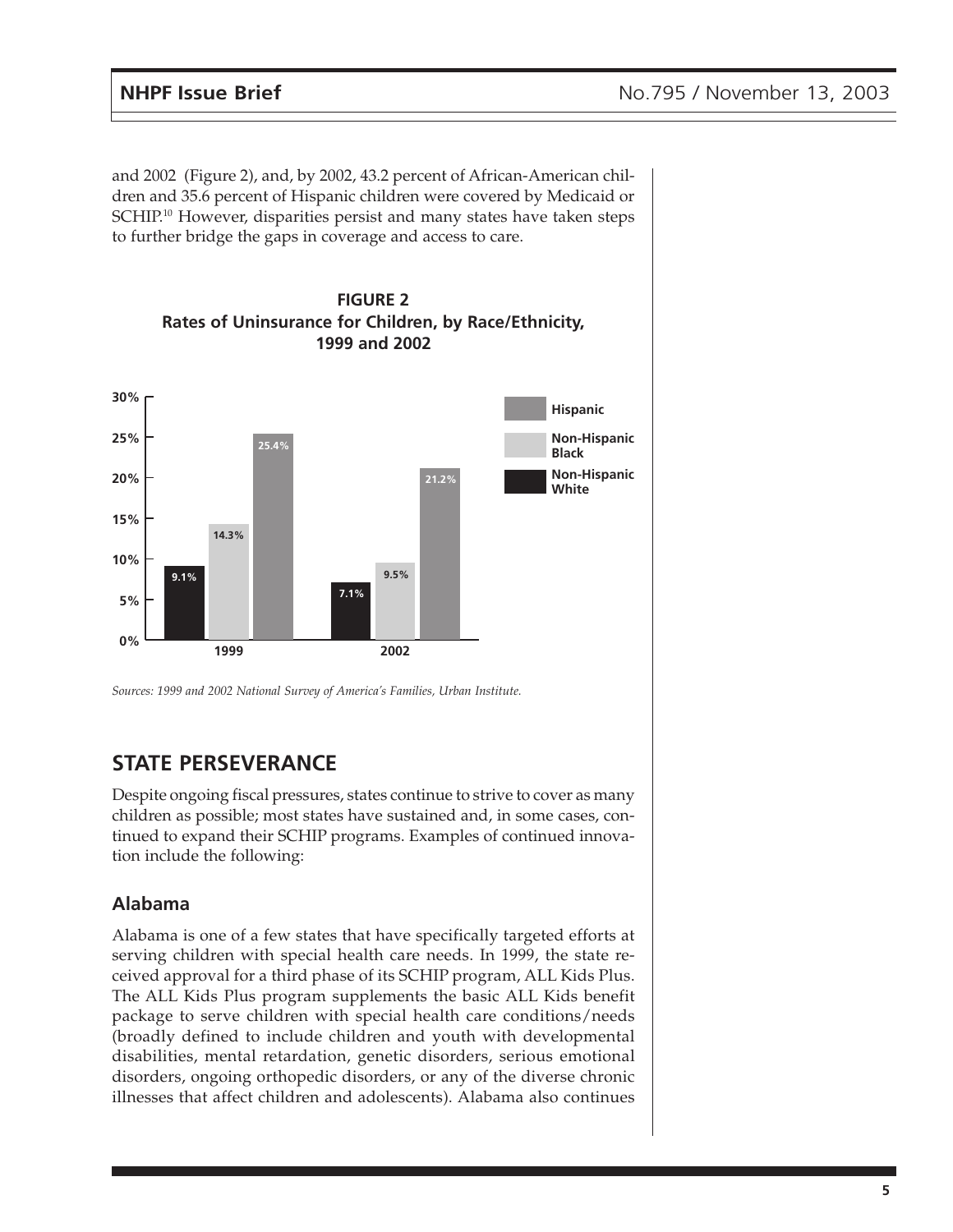to allow self-declaration of income when determining eligibility for the ALL Kids programs. However, budget constraints have recently led the state to implement a waiting list for children eligible for the separate SCHIP program.

### **Illinois**

On July 1, 2003, the governor of Illinois signed legislation expanding the state's KidCare and FamilyCare programs to cover an additional 20,000 children and 65,000 working parents in the first year. The state received CMS approval to expand eligibility for children from 185 percent to 200 percent of the federal poverty level and the legislature has also decided to expand coverage for pregnant women and parents of children enrolled in KidCare. Illinois plans to provide coverage to 300,000 more adults over the next three years. States are increasingly testing the theory that enrolling parents will result in more children having coverage under SCHIP.

## **Mississippi**

Mississippi experienced a large increase in SCHIP enrollment in 2001, with more than 30,000 children enrolling during the calendar year, 40 percent of whom were enrolled continuously throughout the year. In addition, a study of quality of care in Mississippi rated access to care for children as excellent, noting that 93 percent of children between the ages of one and two had at least one primary care visit within the year. Corresponding access rates for 2- to 6-year-olds and 7- to 11-year-olds were 85 percent and 94 percent, respectively. Nationally, only about 65 percent of uninsured children see a health care provider at some point during the year.<sup>11</sup> An analysis conducted by the state's health department found a 90 percent immunization completion rate for two-year-olds enrolled in SCHIP.

Overall, governors and state legislatures have maintained their strong commitment to the SCHIP program and to the goal of providing health coverage to low-income children. Although the far-reaching effects of the state budget crisis cannot yet be measured, it appears that states will continue to go to great lengths to sustain children's coverage and access to care.

# **ENDNOTES**

1. Vernon Smith, Rekha Ramesh, Kathy Gifford, Eileen Ellis, and Victoria Wachino, "States Respond to Fiscal Pressure: State Medicaid Spending Growth and Cost Containment in Fiscal Years 2003 and 2004," Kaiser Commission on Medicaid and the Uninsured, Washington, D.C., September 2003; accessed October 15, 2003, at http://www.kff.org/content/ 2003/4137/4137.pdf.

2. National Center for Health Statistics (NCHS), "Early Release of Selected Estimates Based on Data From the January–March 2003 National Health Interview Survey," Centers for Disease Control and Prevention, Atlanta, GA, September 30, 2003; accessed October 15, 2003, at http://www.cdc.gov/nchs/data/nhis/earlyrelease/earlyrelease200309.pdf.

**Ninety-three percent of one- and two-year-olds in Mississippi had at least one primary care visit in 2001.**